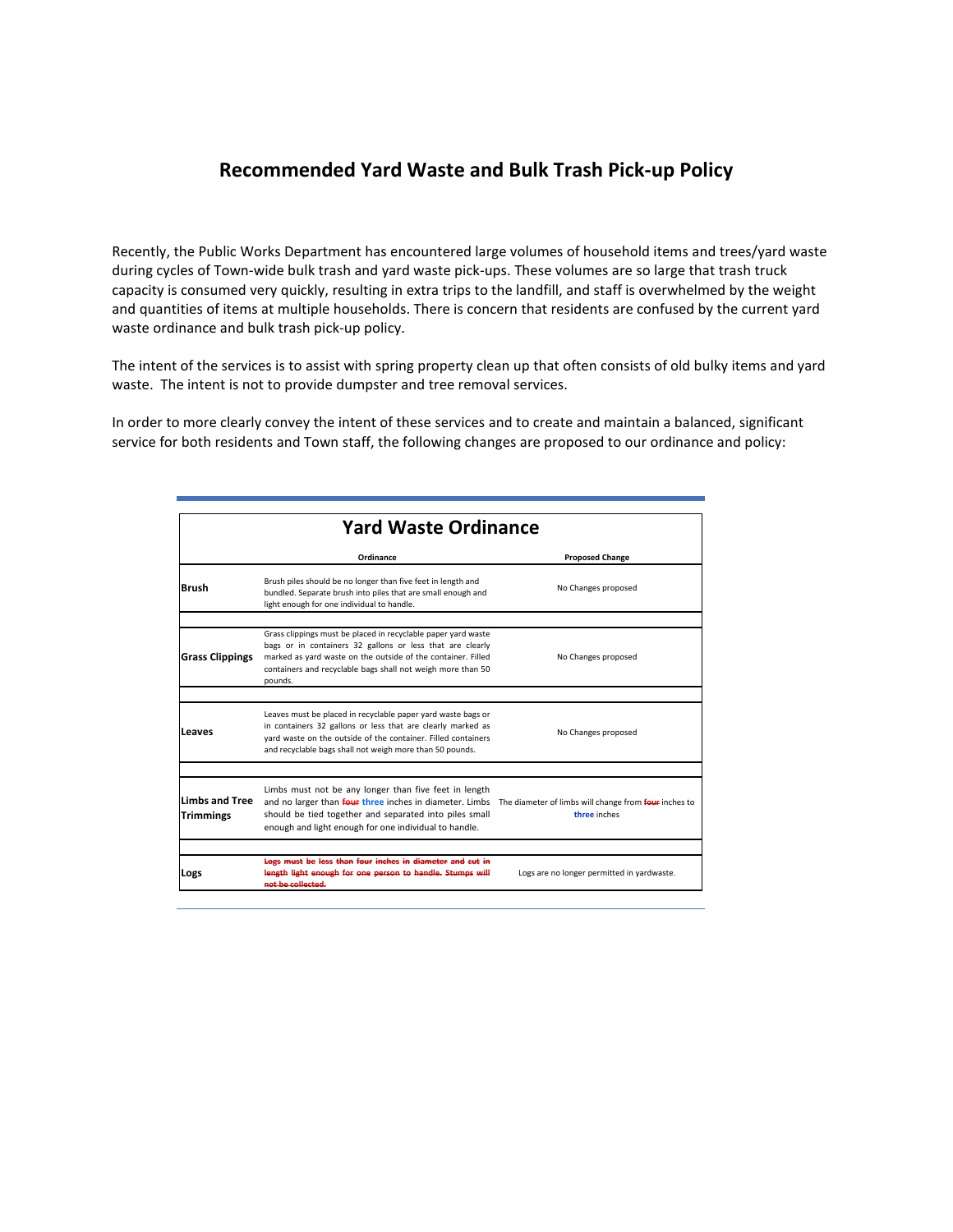#### *We happily accept:*

- *Grass clippings and leaves,*
- *Limbs and tree trimmings,*
- *Plants, weeds, and shrubbery.*

*We cannot accept:*

- *Dirt and rocks,*
- *Treated lumber and wood,*
- *Tree stumps and tree trucks,*
- *Logs*
- *Any yard waste placed in plastic bags*

# **YARD WASTE COLLECTIONS**

Town Code *§486-21 YARD WASTE* defines yard waste, what is accepted in pickup, gives dimensions, but also includes the term *logs* (as shown below).

### *[\(4\)](https://ecode360.com/27725318#27725318)*

*Limbs. Limbs must not be any longer than five feet in length and no larger than four inches in diameter. Limbs should be tied together and separated into piles small enough and light enough for one individual to handle.*

### *[\(5\)](https://ecode360.com/27725319#27725319)*

Logs. Logs must be less than four inches in diameter and cut in length light enough *for one person to handle. Stumps will not be collected.*

It is proposed to remove the term *logs* from acceptable yard waste pick-up by the Town and to lower the allowable diameter of limbs to 3". *Logs* would then be added to the list of items not allowable for Town yard waste pick-ups.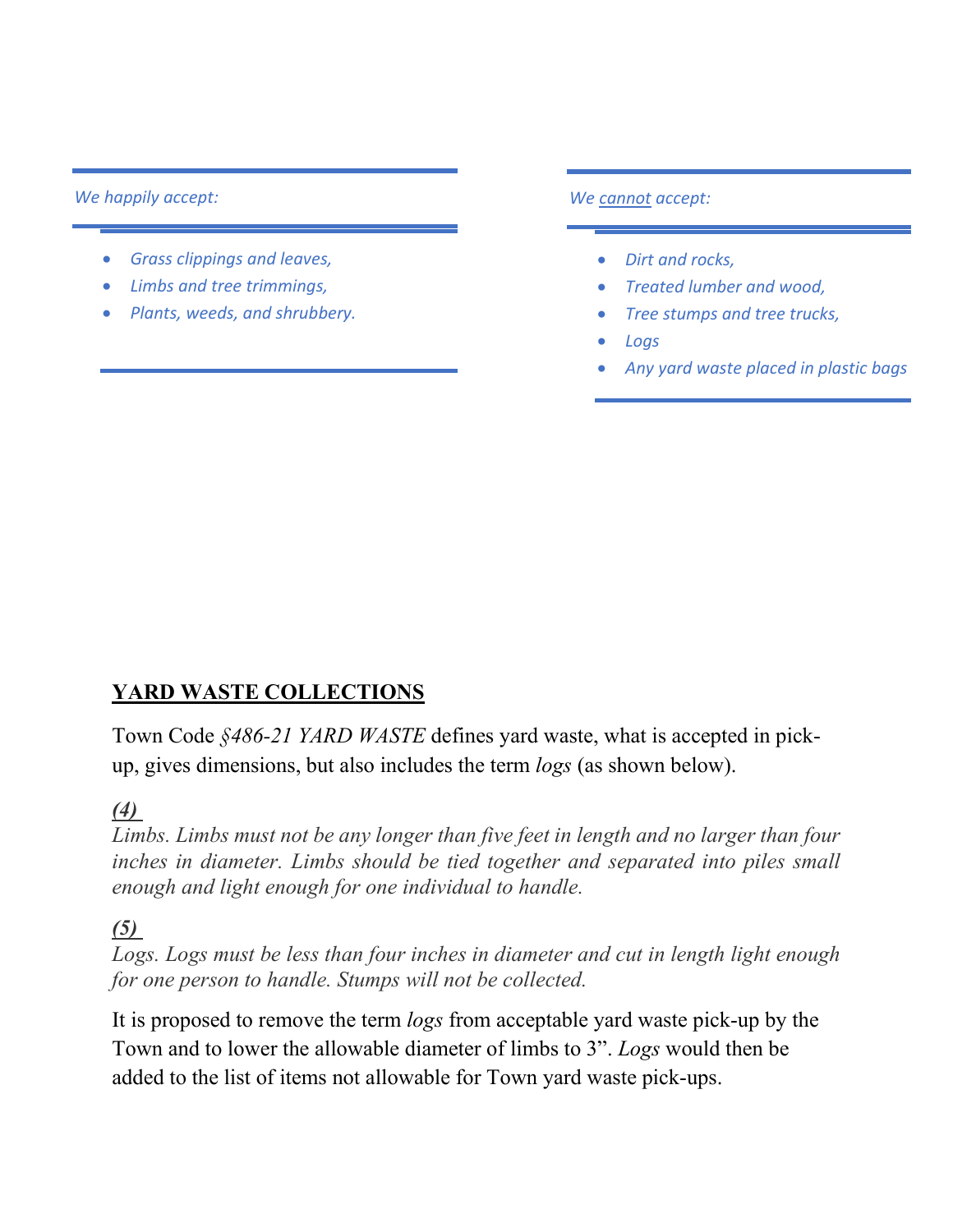- If approved, the revised yard waste ordinance would then be condensed in an easily accessible guideline sheet for residents found on the Town's website and attached to the trash and yard waste calendar.
- The current ordinance is attached to this memo.

# **BULK TRASH COLLECTIONS**

Free Bulk Trash Cleanup is the last two weeks of April and October.

For each residence, the Town will make one free pick-up during this period. The one-time free pick-up can only include **up to 6 individual items.** This does not include construction/demolition material, hazardous materials, paints, or explosives.

Items intended for free pick-up can be left out along the edge of the roadway where regular garbage collection takes place. Items cannot be placed along the road for pick-up any earlier than **two days prior to the scheduled pick up time.**

If property owners do not follow the guidelines listed above, the bulk items will not be collected, and owners will receive a notification from the Town to properly remove the items at their expense. If you need more than 6 items removed, or to